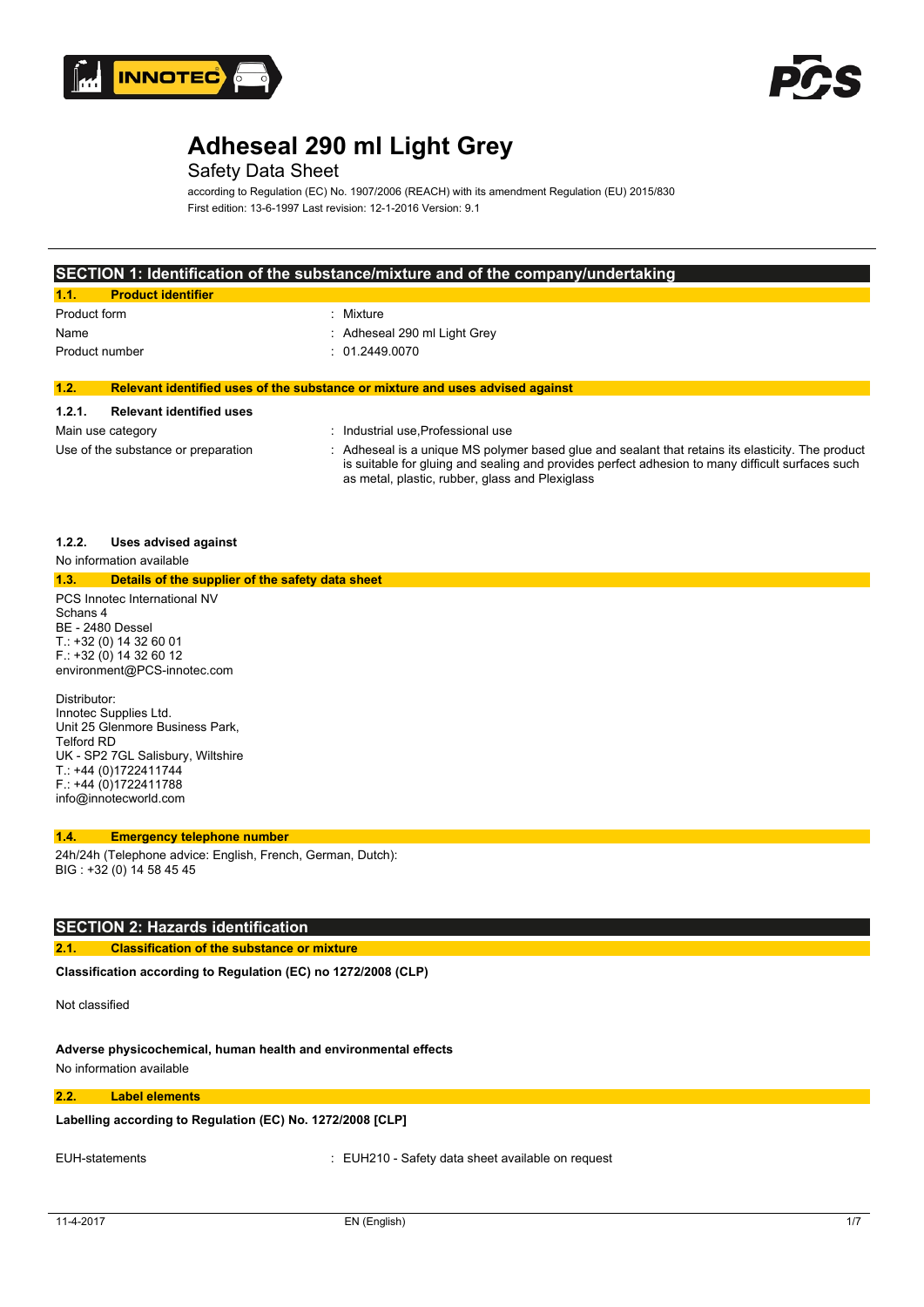Safety Data Sheet

according to Regulation (EC) No. 1907/2006 (REACH) with its amendment Regulation (EU) 2015/830

### **2.3. Other hazards**

No information available

### **SECTION 3: Composition/information on ingredients**

**3.1. Substance**

Not applicable

**3.2. Mixture**

This mixture does not contain any substances to be mentioned according to the criteria of section 3.2 of REACH annex II

| <b>SECTION 4: First aid measures</b>                                |                                                                                                                                                                                              |
|---------------------------------------------------------------------|----------------------------------------------------------------------------------------------------------------------------------------------------------------------------------------------|
| 4.1.<br><b>Description of first aid measures</b>                    |                                                                                                                                                                                              |
| General advice                                                      | Get medical advice/attention if you feel unwell.                                                                                                                                             |
| Inhalation                                                          | If breathing is difficult, remove victim to fresh air and keep at rest in a position comfortable for<br>breathing.                                                                           |
| Skin contact                                                        | Wash with plenty of soap and water. Rinse with plenty of water.                                                                                                                              |
| Eye contact                                                         | IF IN EYES: Rinse cautiously with water for several minutes. Remove contact lenses, if present<br>and easy to do. Continue rinsing.                                                          |
| Ingestion                                                           | Call a POISON CENTER or doctor/physician if you feel unwell. Rinse mouth. Drink plenty of<br>water.                                                                                          |
| 4.2.<br>Most important symptoms and effects, both acute and delayed |                                                                                                                                                                                              |
| No information available                                            |                                                                                                                                                                                              |
| 4.3.                                                                | Indication of any immediate medical attention and special treatment needed                                                                                                                   |
| No information available                                            |                                                                                                                                                                                              |
| <b>SECTION 5: Firefighting measures</b>                             |                                                                                                                                                                                              |
| <b>Extinguishing media</b><br>5.1.                                  |                                                                                                                                                                                              |
| Suitable extinguishing media                                        | : Dry powder. Water spray. Carbon dioxide. Alcohol resistant foam.                                                                                                                           |
| Special hazards arising from the substance or mixture<br>5.2.       |                                                                                                                                                                                              |
| Hazardous decomposition products in case of<br>fire                 | : Nitrogen oxides. Carbon monoxide. Carbon dioxide. metallic oxide.                                                                                                                          |
| 5.3.<br><b>Advice for firefighters</b>                              |                                                                                                                                                                                              |
| Firefighting instructions                                           | : Use water spray or fog for cooling exposed containers. Prevent fire fighting water from entering<br>the environment.                                                                       |
| Protection during firefighting                                      | : Do not enter fire area without proper protective equipment, including respiratory protection.                                                                                              |
| <b>SECTION 6: Accidental release measures</b>                       |                                                                                                                                                                                              |
| 6.1.                                                                | Personal precautions, protective equipment and emergency procedures                                                                                                                          |
| General measures                                                    | : Wear suitable protective clothing. Keep upwind.                                                                                                                                            |
| 6.1.1.<br>For non-emergency personnel                               |                                                                                                                                                                                              |
| Protective equipment                                                | : Refer to protective measures listed in sections 7 and 8.                                                                                                                                   |
| Emergency procedures                                                | Evacuate unnecessary personnel.                                                                                                                                                              |
| 6.1.2.<br>For emergency responders                                  |                                                                                                                                                                                              |
| Protective equipment                                                | Equip cleanup crew with proper protection.                                                                                                                                                   |
| Emergency procedures                                                | Ventilate area.                                                                                                                                                                              |
| <b>Environmental precautions</b><br>6.2.                            |                                                                                                                                                                                              |
|                                                                     | Prevent entry to sewers and public waters. Notify authorities if liquid enters sewers or public waters.                                                                                      |
| Methods and material for containment and cleaning up<br>6.3.        |                                                                                                                                                                                              |
| Methods for cleaning up                                             | Soak up spills with inert solids, such as clay or diatomaceous earth as soon as possible. This<br>product and its container must be disposed of in a safe way, and as per local legislation. |
| Other information                                                   | Ensure adequate ventilation.                                                                                                                                                                 |
| <b>Reference to other sections</b><br>6.4.                          |                                                                                                                                                                                              |

Stable in handling and storage conditions as recommended in section 7. Concerning personal protective equipment to use, see section 8. Concerning disposal elimination after cleaning: see section 13.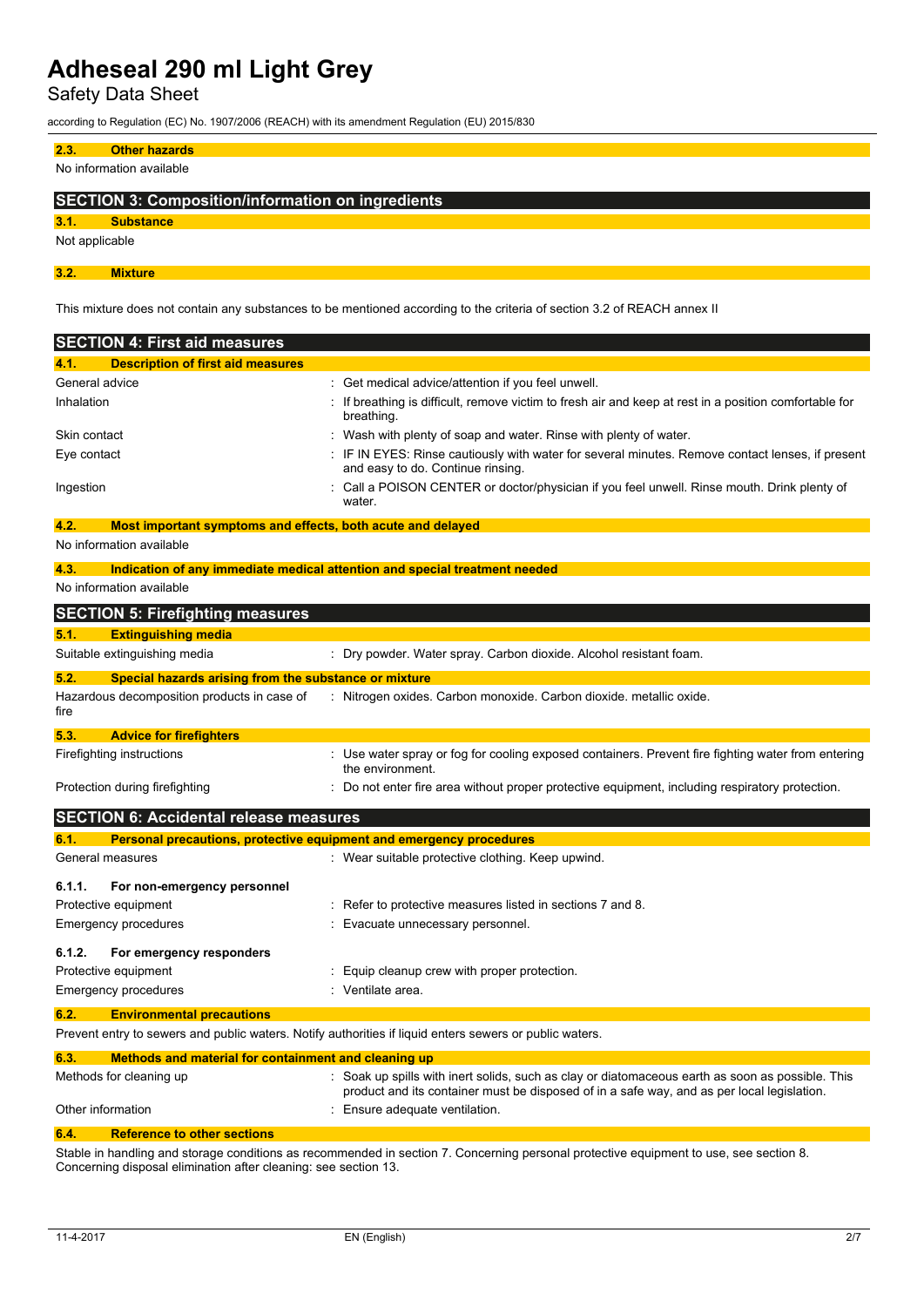Safety Data Sheet

according to Regulation (EC) No. 1907/2006 (REACH) with its amendment Regulation (EU) 2015/830

| <b>SECTION 7: Handling and storage</b>                  |                                                              |                                                                                                                                                 |
|---------------------------------------------------------|--------------------------------------------------------------|-------------------------------------------------------------------------------------------------------------------------------------------------|
| 7.1.                                                    | <b>Precautions for safe handling</b>                         |                                                                                                                                                 |
|                                                         | Hygiene measures                                             | : Wash hands and other exposed areas with mild soap and water before eating, drinking or<br>smoking and when leaving work.                      |
| 7.2.                                                    | Conditions for safe storage, including any incompatibilities |                                                                                                                                                 |
|                                                         | Technical condition(s)                                       | : Store in a well-ventilated place. Impermeable underground / retention basin. Protect against<br>frost. Protect from heat and direct sunlight. |
|                                                         | Special rules on packaging                                   | Keep container tightly closed and dry. Keep only in original container.                                                                         |
| 7.3.                                                    | <b>Specific end use(s)</b>                                   |                                                                                                                                                 |
| No information available                                |                                                              |                                                                                                                                                 |
| <b>SECTION 8: Exposure controls/personal protection</b> |                                                              |                                                                                                                                                 |
| 8.1.                                                    | <b>Control parameters</b>                                    |                                                                                                                                                 |
| No information available                                |                                                              |                                                                                                                                                 |
|                                                         |                                                              |                                                                                                                                                 |
|                                                         |                                                              |                                                                                                                                                 |

### **8.2. Exposure controls**

Appropriate engineering controls : Ensure good ventilation of the work station.

Personal protective equipment : Gloves. Safety glasses.

Hand protection:

In case of repeated or prolonged contact wear gloves. Where hand contact with the product may occur, the use of gloves (approved according to the EN374 standard) made from the following materials may provide suitable chemical protection: Butyl rubber (Layer thickness : > 0,5 mm), Neoprene (Layer thickness: > 0,4 mm), Nitrile rubber (Layer thickness : > 0,35 mm), rubber gloves (Layer thickness : > 0,5 mm). For continuous contact we recommend gloves with breakthrough time of more than 240 minutes with preference for > 480 minutes. For short-term/splash protection we recommend the same, but recognise that suitable gloves offering this level of protection may not be available. In this case a lower breakthrough time may be acceptable as long as appropriate glove maintenance and replacement regimes are rigorously followed. Glove thickness is not a good predictor of glove resistance to a chemical as it is dependent on the exact composition of the glove material. Depending on model and material, glove thickness generally should be greater than 0,35 mm. Suitability and durability of a glove is dependent on usage (= frequency and duration of contact), chemical resistance of glove material, dexterity. Always seek advice from glove suppliers. . Contaminated gloves should be replaced. Personal hygiene is a key element of effective hand care. Gloves must only be worn on clean hands. After using gloves, hands should be washed and dried thoroughly.

Eye protection:

In case of splash hazard: safety glasses

Skin protection:

Wear suitable protective clothing

Respiratory protection:

Not required where ventilation is sufficient



#### **SECTION 9: Physical and chemical properties 9.1. Information on basic physical and chemical properties**

|                             | <u>mitermation on basic physical and chemical properties</u> |
|-----------------------------|--------------------------------------------------------------|
| Physical state              | : Liguid                                                     |
| Appearance                  | : Viscous.                                                   |
| Colour                      | : Light grey.                                                |
| Odour                       | Neutral.                                                     |
| Odour threshold             | : No data available                                          |
| рH                          | : No data available                                          |
| Evaporation rate            | : No data available                                          |
| Melting point/melting range | : No data available                                          |
| Freezing point              | : No data available                                          |
| Boiling point/range         | : No data available                                          |
| Flash point                 | : > 150 °C                                                   |
| Auto-ignition temperature   | Not self-igniting                                            |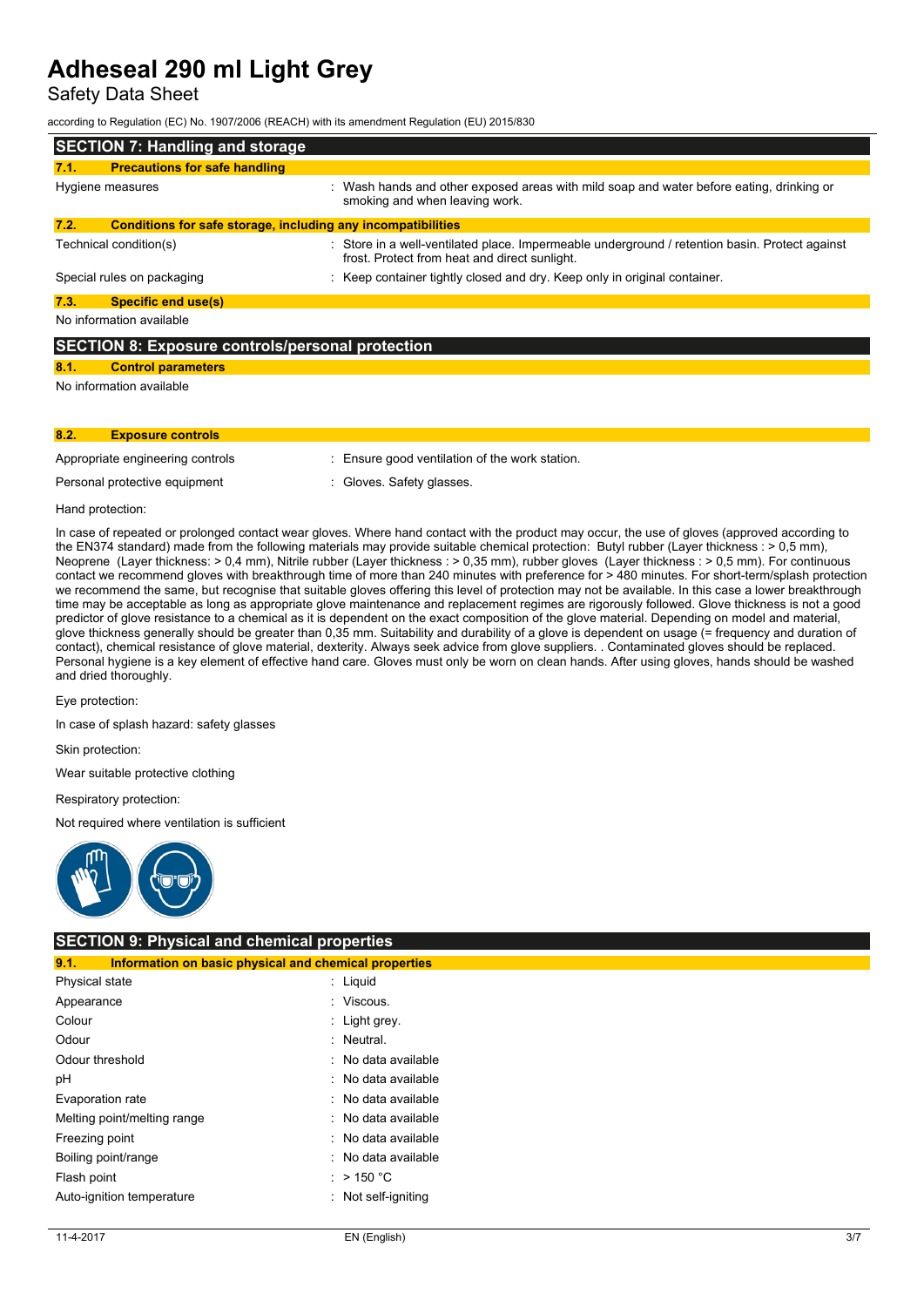## Safety Data Sheet

according to Regulation (EC) No. 1907/2006 (REACH) with its amendment Regulation (EU) 2015/830

| Decomposition temperature        | $\therefore$ > 250 °C Decomposes above 250°C. |
|----------------------------------|-----------------------------------------------|
| Flammability (solid, gas)        | : No data available                           |
| Vapour pressure                  | : No data available                           |
| Vapour density                   | : No data available                           |
| Relative density (water = $1$ )  | : 1,46 (20 °C)                                |
| Solubility                       | : Water: Not miscible or difficult to mix.    |
| Log Pow                          | : No data available                           |
| Viscosity, kinematic             | : No data available                           |
| Viscosity, dynamic               | : No data available                           |
| Explosive properties             | : No data available                           |
| Oxidising properties             | : No data available                           |
| <b>Explosive limits</b>          | : No data available                           |
| 9.2.<br><b>Other information</b> |                                               |
| Minimum innition energy          | <=                                            |

n energy<br> V.O.C. (V.O.S.) : 0 g/l

|       | <b>SECTION 10: Stability and reactivity</b> |
|-------|---------------------------------------------|
| 10.1. | <b>Reactivity</b>                           |

On burning: release of nitrous vapours, carbon monoxide - carbon dioxide. On burning: formation of metallic fumes.

| 10.2.                              | <b>Chemical stability</b>                 |
|------------------------------------|-------------------------------------------|
|                                    | Stable under normal conditions.           |
| 10.3.                              | <b>Possibility of hazardous reactions</b> |
| Moist air.                         |                                           |
| 10.4.                              | <b>Conditions to avoid</b>                |
|                                    | No information available                  |
| 10.5.                              | <b>Incompatible materials</b>             |
|                                    | No information available                  |
| 10.6.                              | <b>Hazardous decomposition products</b>   |
| $\sim$ $\sim$ $\sim$ $\sim$ $\sim$ |                                           |

CO. CO2. NOx.

## **SECTION 11: Toxicological information**

| 11.1.<br><b>Information on toxicological effects</b>  |  |                  |
|-------------------------------------------------------|--|------------------|
| Acute toxicity                                        |  | · Not classified |
| Skin corrosion/irritation                             |  | · Not classified |
| Serious eye damage/irritation                         |  | Not classified   |
| Respiratory or skin sensitisation                     |  | Not classified   |
| Germ cell mutagenicity                                |  | : Not classified |
| Carcinogenicity                                       |  | · Not classified |
| Reproductive toxicity                                 |  | · Not classified |
| Specific target organ toxicity (single exposure)      |  | · Not classified |
| Specific target organ toxicity (repeated<br>exposure) |  | Not classified   |
| Aspiration hazard                                     |  | Not classified   |

|       | <b>SECTION 12: Ecological information</b> |
|-------|-------------------------------------------|
| 12.1. | <b>Toxicity</b>                           |
|       | No information available                  |
|       |                                           |
| 12.2. | <b>Persistence and degradability</b>      |
|       | No information available                  |
| 12.3. | <b>Bioaccumulative potential</b>          |
|       | No information available                  |
| 12.4. |                                           |
|       | <b>Mobility in soil</b>                   |
|       | No information available                  |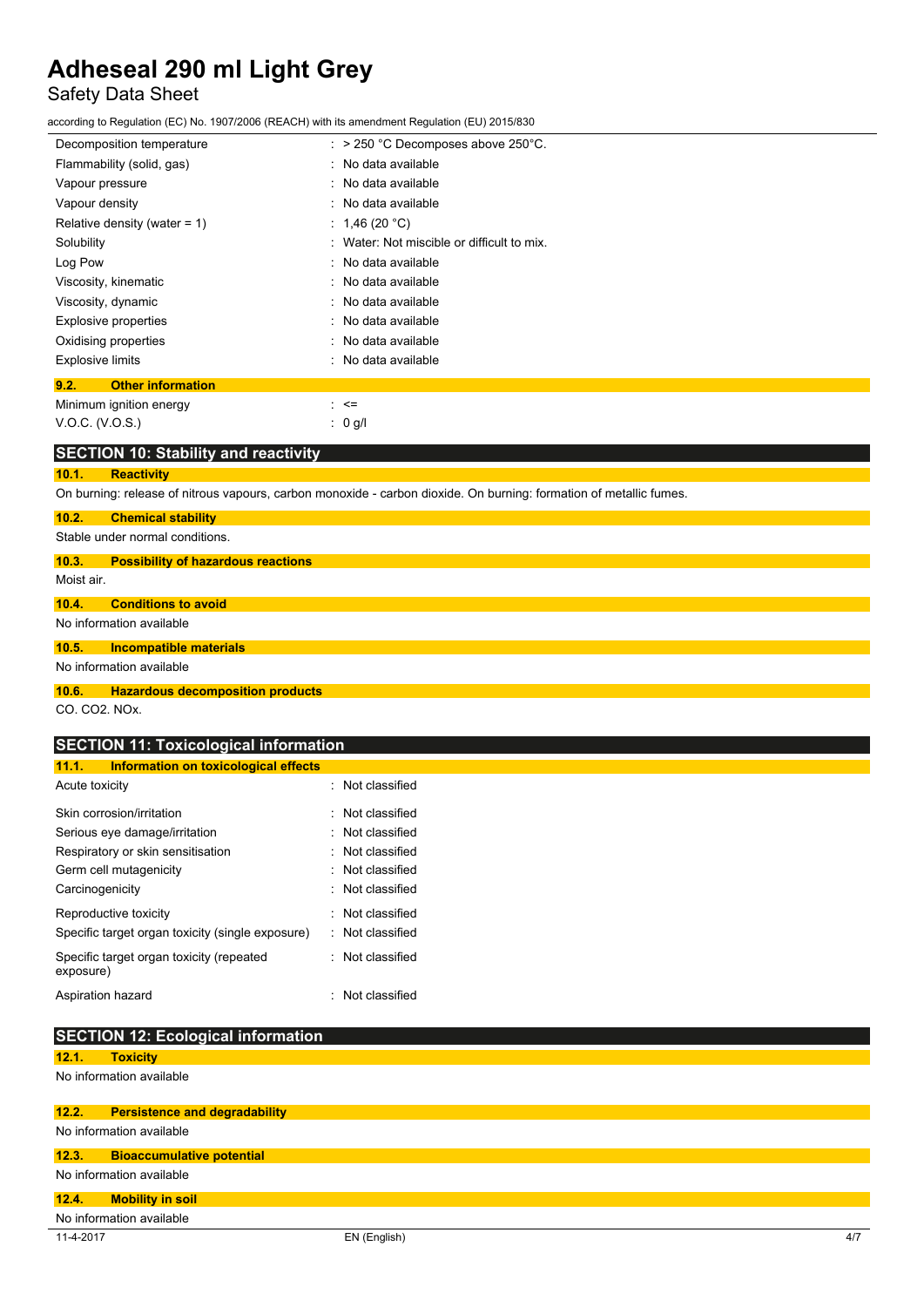Safety Data Sheet

according to Regulation (EC) No. 1907/2006 (REACH) with its amendment Regulation (EU) 2015/830

| 12.5.<br><b>Results of PBT and vPvB assessment</b>                                                             |                                                                                                                |  |
|----------------------------------------------------------------------------------------------------------------|----------------------------------------------------------------------------------------------------------------|--|
| No information available                                                                                       |                                                                                                                |  |
| 12.6.<br><b>Other adverse effects</b>                                                                          |                                                                                                                |  |
| Additional information                                                                                         | : Avoid release to the environment                                                                             |  |
| <b>SECTION 13: Disposal considerations</b>                                                                     |                                                                                                                |  |
| 13.1.<br><b>Waste treatment methods</b>                                                                        |                                                                                                                |  |
| Regional legislation (waste)                                                                                   | Disposal must be done according to official regulations.                                                       |  |
| Waste / unused products                                                                                        | Dispose of the small quantities as household waste.                                                            |  |
| European List of Waste (LoW) code                                                                              | 08 04 10 - waste adhesives and sealants other than those mentioned in 08 04 09<br>15 01 02 - plastic packaging |  |
| <b>SECTION 14: Transport information</b>                                                                       |                                                                                                                |  |
| In accordance with ADR / IMDG                                                                                  |                                                                                                                |  |
| 14.1.<br><b>UN number</b>                                                                                      |                                                                                                                |  |
| UN-No. (ADR)                                                                                                   | : Not applicable                                                                                               |  |
| UN-No. (IMDG)                                                                                                  | Not applicable                                                                                                 |  |
| 14.2.<br><b>UN proper shipping name</b>                                                                        |                                                                                                                |  |
| Proper Shipping Name (ADR)                                                                                     | : Not applicable                                                                                               |  |
| Proper Shipping Name (IMDG)                                                                                    | : Not applicable                                                                                               |  |
| 14.3.<br><b>Transport hazard class(es)</b>                                                                     |                                                                                                                |  |
| <b>ADR</b><br>Transport hazard class(es) (ADR)                                                                 | : Not applicable                                                                                               |  |
|                                                                                                                |                                                                                                                |  |
| <b>IMDG</b>                                                                                                    |                                                                                                                |  |
| Transport hazard class(es) (IMDG)                                                                              | : Not applicable                                                                                               |  |
|                                                                                                                |                                                                                                                |  |
| 14.4.<br><b>Packing group</b>                                                                                  |                                                                                                                |  |
| Packing group (ADR)                                                                                            | : Not applicable                                                                                               |  |
| Packing group (IMDG)                                                                                           | : Not applicable                                                                                               |  |
| <b>Environmental hazards</b><br>14.5.                                                                          |                                                                                                                |  |
| Dangerous for the environment                                                                                  | : No                                                                                                           |  |
| Marine pollutant                                                                                               | No                                                                                                             |  |
| Further information                                                                                            | No supplementary information available                                                                         |  |
| <b>Special precautions for user</b><br>14.6.                                                                   |                                                                                                                |  |
| - Overland transport                                                                                           |                                                                                                                |  |
| No data available                                                                                              |                                                                                                                |  |
| - Transport by sea                                                                                             |                                                                                                                |  |
| No data available                                                                                              |                                                                                                                |  |
| 14.7.<br>Transport in bulk according to Annex II of MARPOL and the IBC Code                                    |                                                                                                                |  |
| Not applicable                                                                                                 |                                                                                                                |  |
| <b>SECTION 15: Regulatory information</b>                                                                      |                                                                                                                |  |
| 15.1.<br>15.1.1.<br><b>EU Regulations</b>                                                                      | Safety, health and environmental regulations/legislation specific for the substance or mixture                 |  |
|                                                                                                                |                                                                                                                |  |
| Contains no REACH substances with Annex XVII restrictions<br>Contains no substance on the REACH candidate list |                                                                                                                |  |
| Contains no REACH Annex XIV substances                                                                         |                                                                                                                |  |
|                                                                                                                |                                                                                                                |  |
| V.O.C. (V.O.S.)                                                                                                | : $0$ g/l                                                                                                      |  |
| 15.1.2.<br><b>National regulations</b><br>No information available                                             |                                                                                                                |  |
|                                                                                                                |                                                                                                                |  |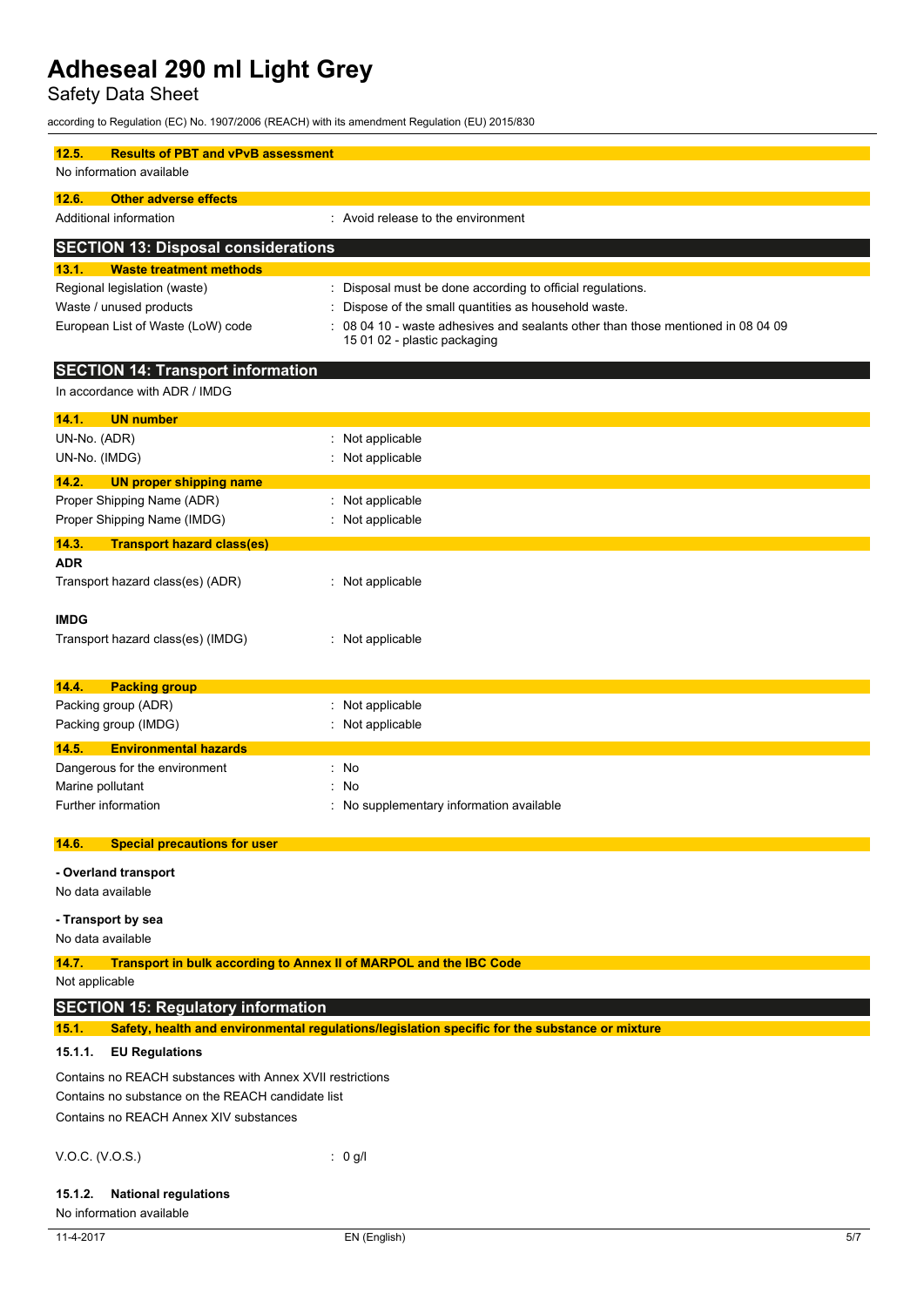Safety Data Sheet

according to Regulation (EC) No. 1907/2006 (REACH) with its amendment Regulation (EU) 2015/830

### **15.2. Chemical safety assessment**

### No chemical safety assessment has been carried out

# **SECTION 16: Other information**

| Abbreviations and acronyms: |                                                                                                                                                                                          |
|-----------------------------|------------------------------------------------------------------------------------------------------------------------------------------------------------------------------------------|
|                             | ACGIH = American Conference of Governmental Industrial Hygienists                                                                                                                        |
|                             | ADR = Accord européen sur le transport des marchandises dangereuses par Route                                                                                                            |
|                             | ATE = Acute Toxicity Estimate                                                                                                                                                            |
|                             | <b>CAS = Chemical Abstracts Service</b>                                                                                                                                                  |
|                             | CLP = Classification, labelling and packaging                                                                                                                                            |
|                             | CSR = Chemical Safety Report                                                                                                                                                             |
|                             | DMEL = Derived Minimal Effect Level                                                                                                                                                      |
|                             | DNEL = Derived No-Effect Level                                                                                                                                                           |
|                             | DPD = Dangerous Preparation Directive                                                                                                                                                    |
|                             | DSD = Dangerous Substance Directive                                                                                                                                                      |
|                             | EINECS/ELINCS = European Inventory of Existing Chemical Substances/European List of Notified Chemical Substances.                                                                        |
|                             | GHS = Globally Harmonized System of Classification and Labelling of Chemicals                                                                                                            |
|                             | HTP = Haitallisiksi tunnetut pitoisuudet                                                                                                                                                 |
|                             | IATA = International Air Transport Association                                                                                                                                           |
|                             | IMDG = International Maritime Code for Dangerous Goods                                                                                                                                   |
|                             | ICAO = International Civil Aviation Organization                                                                                                                                         |
|                             | IOELV = Indicative Occupational Exposure Limit Value (EU)                                                                                                                                |
|                             | LC50 = Lethal concentration, 50 percent                                                                                                                                                  |
|                             | LD50 = Lethal dose, 50 percent                                                                                                                                                           |
|                             | LEL = Lower Explosion Limit                                                                                                                                                              |
|                             | MAK = Maximale Arbeitsplatzkonzentrationen                                                                                                                                               |
|                             | MAL-kode = Måleteknisk Arbejdshygiejnisk Luftbehov                                                                                                                                       |
|                             | N.O.S. = Not Otherwise Specified                                                                                                                                                         |
|                             | NDS = Najwyższe Dopuszczalne Stężenie                                                                                                                                                    |
|                             | NDSCh = Najwyższe Dopuszczalne Stężenie Chwilowe                                                                                                                                         |
|                             | OEL = Occupational Exposure Limits                                                                                                                                                       |
|                             | PBT = Persistent, bioaccumulative and toxic                                                                                                                                              |
|                             | <b>PNEC = Predicted No-Effect Concentration</b>                                                                                                                                          |
|                             | REACH = Registration, Evaluation, Authorisation and Restriction of Chemicals                                                                                                             |
|                             | STOT RE = specific target organ toxicity repeated exposure                                                                                                                               |
|                             | STEL = Short term exposure limit                                                                                                                                                         |
|                             | RID = Règlement international concernant le transport des marchandises dangereuses par chemin de fer (Regulations<br>Concerning the International Transport of Dangerous Goods by Rail). |
|                             | STOT SE = specific target organ toxicity single exposure                                                                                                                                 |
|                             | SVHC = Substance of Very High Concern                                                                                                                                                    |
|                             | TLV = Threshold Limit Value                                                                                                                                                              |
|                             | TRGS = Technischen Regeln für Gefahrstoffe                                                                                                                                               |
|                             | TWA = time weighted average                                                                                                                                                              |
|                             | UEL = Upper Explosion Limit                                                                                                                                                              |
|                             | VLA-EC = valores límite ambientales para la exposición de corta duración                                                                                                                 |
|                             | VLA-ED = valores límite ambientales para la exposición diaria                                                                                                                            |
|                             | VLE = Valeur Limite d'exposition                                                                                                                                                         |
|                             | VME = Valeur Limite de Moyenne d'exposition                                                                                                                                              |
|                             | VOC = Volatile Organic Compounds                                                                                                                                                         |
|                             | vPvB = very Persistent and very Bioaccumulative                                                                                                                                          |
|                             | WGK = Wassergefärhdungsklasse                                                                                                                                                            |
|                             |                                                                                                                                                                                          |

Full text of H- and EUH-statements:

| ≟UH2′<br>reguest<br><sup>+</sup> available<br>: or<br>Satety<br>ີ<br>on.<br>$\sim$<br>51 IC *<br>$\cdot$ iai $\sim$<br>$\ddotsc$<br>. .<br>__ |
|-----------------------------------------------------------------------------------------------------------------------------------------------|
|-----------------------------------------------------------------------------------------------------------------------------------------------|

#### **Section(s) changed compared to the previous issue 4,5,7,9,10,16** Previous revision 11/08/2015